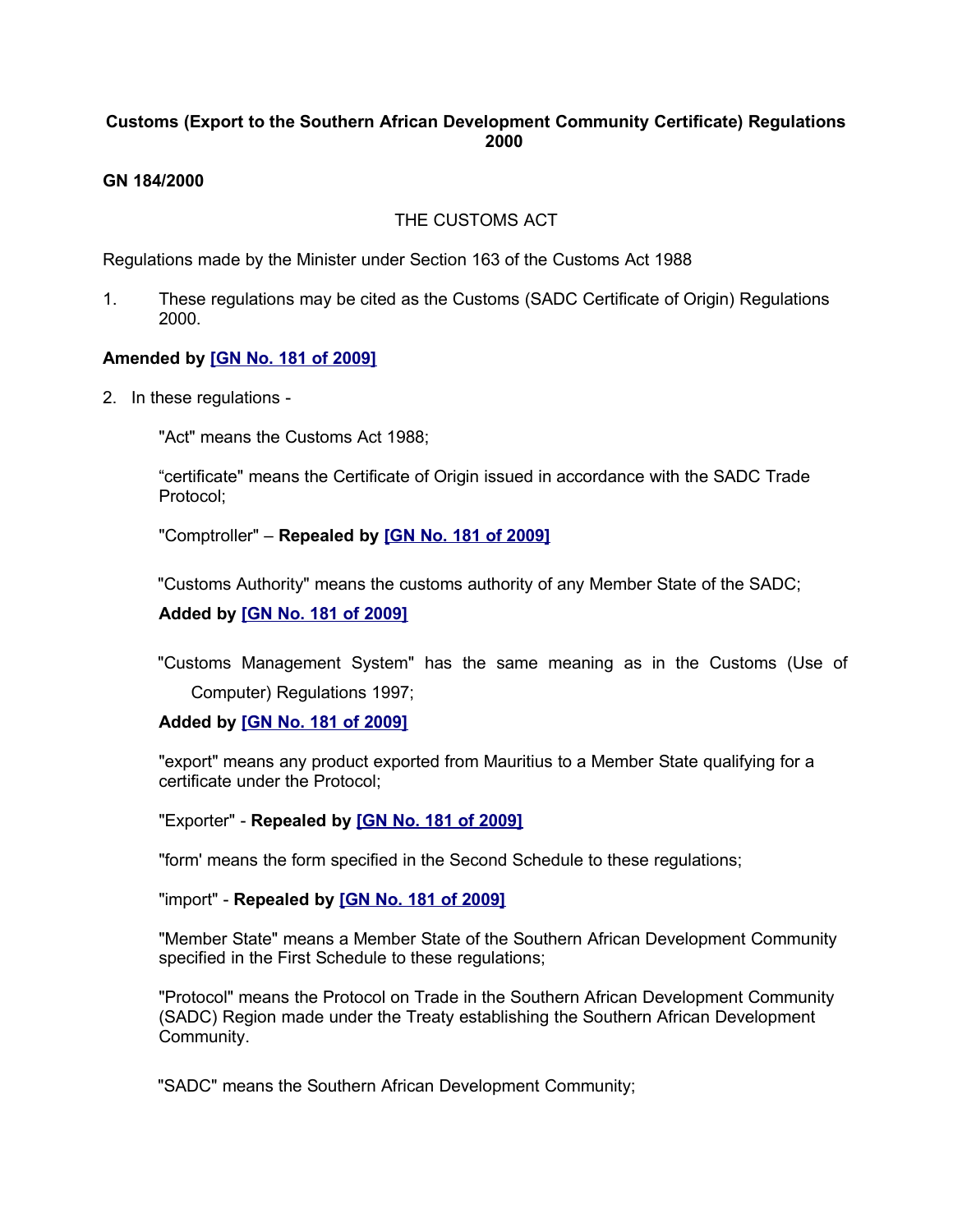#### **Added by [\[GN No. 181 of 2009\]](http://www.gov.mu/scourt/doc/showDoc.do?dk=GN%20No.%20181%20of%202009&dt=R)**

"TradeNet" has the same meaning as in the Customs (Use of Computer) Regulations 1997;

## **Added by [\[GN No. 181 of 2009\]](http://www.gov.mu/scourt/doc/showDoc.do?dk=GN%20No.%20181%20of%202009&dt=R)**

"TradeNet user" has the same meaning as in the Customs (Use of Computer) Regulations 1997.

#### **Added by [\[GN No. 181 of 2009\]](http://www.gov.mu/scourt/doc/showDoc.do?dk=GN%20No.%20181%20of%202009&dt=R)**

- 
- **3.** (a) No person, other than the Director-General, shall print or cause to be printed the forms set out in the Schedules.
	- (b) The form of the certificate
		- (i) shall measure 210 x 297 mm on a light yellow paper with SADC watermark on paper sized for writing and weighing not less than 25 gm/m<sup>2</sup>;
		- (ii) shall have a pale yellow guilloche pattern background making any falsification by mechanical or chemical means apparent to the eye;
		- (iii) shall include a reference that the printer has been approved by the Director-General and shall bear the name and address of the printer or a mark by which the printer can .be identified and a serial number, either printed or not, by which it can be identified; and
		- (iv) bear the seal of the Customs.

## **Amended by [\[GN No. 181 of 2009\]](http://www.gov.mu/scourt/doc/showDoc.do?dk=GN%20No.%20181%20of%202009&dt=R)**

- **3A.** (a) No TradeNet user shall submit the form of certificate duly filled in otherwise than in the manner referred to in paragraph (b).
	- (b) Unless otherwise authorised by the Director-General, every TradeNet user shall, in respect of every export, submit, in due time to the Director-General, the form of certificate duly filled in electronically through the TradeNet.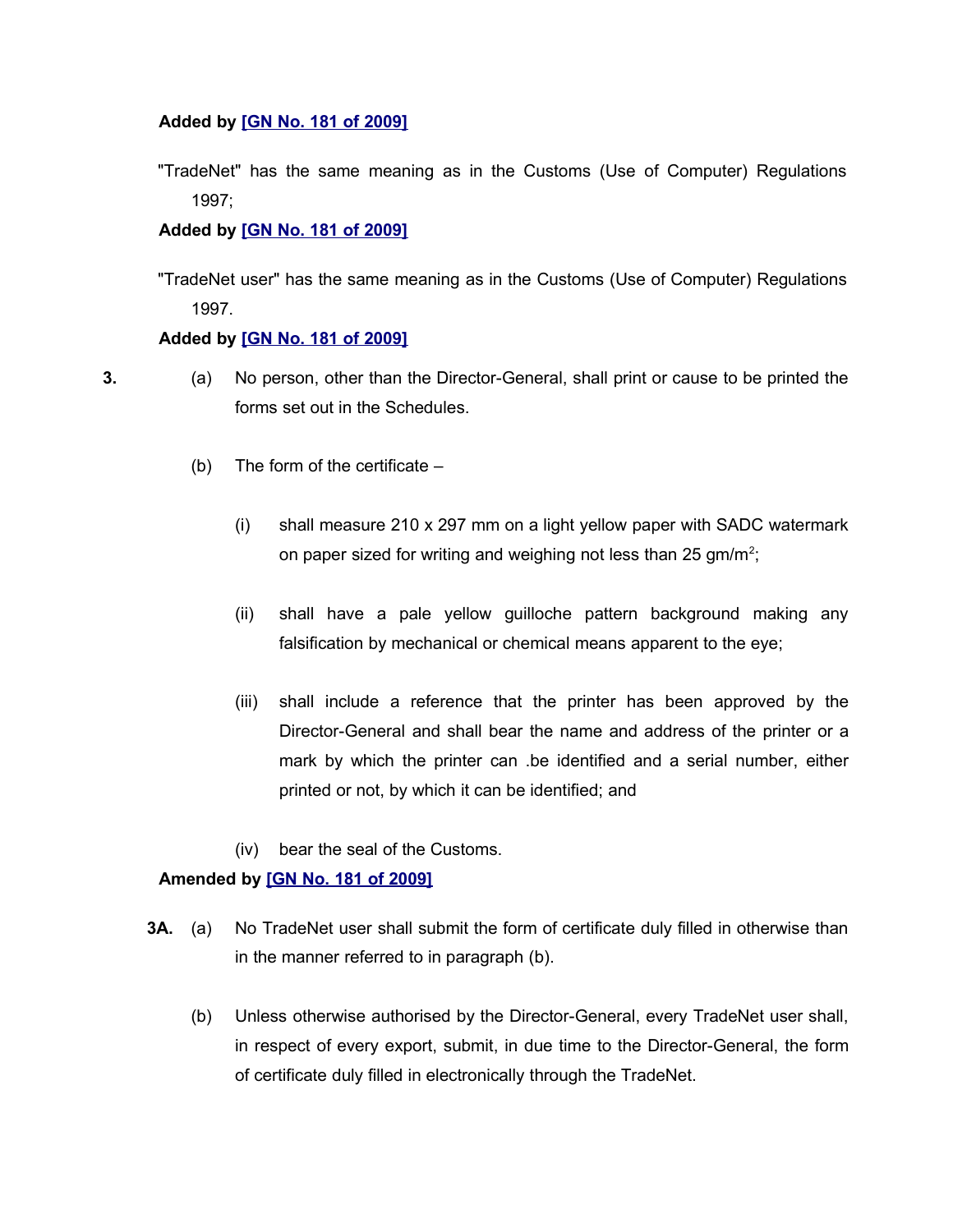- (c) The form of the certificate under paragraph (b) shall, in respect of the export, be accompanied by -
	- (i) a declaration by the producer in the form set out in the Second Schedule;
	- (ii) a copy of the original import Customs declaration relating to the import of any raw materials used in the working or processing of the export;
	- (iii) a copy of the original export Customs declaration;
	- (iv) export invoices; and
	- (v) any other document, evidence or sample as may be required by the Director-General.
- (d) The Director-General shall, on being satisfied that the exporter has complied with the provisions of paragraphs (a), (b) and (c), issue, subject to regulation 5, the certificate to the exporter through the Customs Management System at the time the exportation is effected.
- (e) The entries and particulars recorded in the TradeNet in respect of the form of certificate submitted by a TradeNet user and in the Customs Management System in respect of the certificate issued by the Director-General, shall be presumed, unless evidence to the contrary is adduced, to be correct.

## **Added by [\[GN No. 181 of 2009\]](http://www.gov.mu/scourt/doc/showDoc.do?dk=GN%20No.%20181%20of%202009&dt=R)**

**4.** No person other than the Director-General shall issue a certificate in respect of any export to any Member State of the SADC.

## **Amended by [\[GN No. 181 of 2009\]](http://www.gov.mu/scourt/doc/showDoc.do?dk=GN%20No.%20181%20of%202009&dt=R)**

**5.** (a) A certificate may exceptionally be issued after exportation of the products to which it relates where -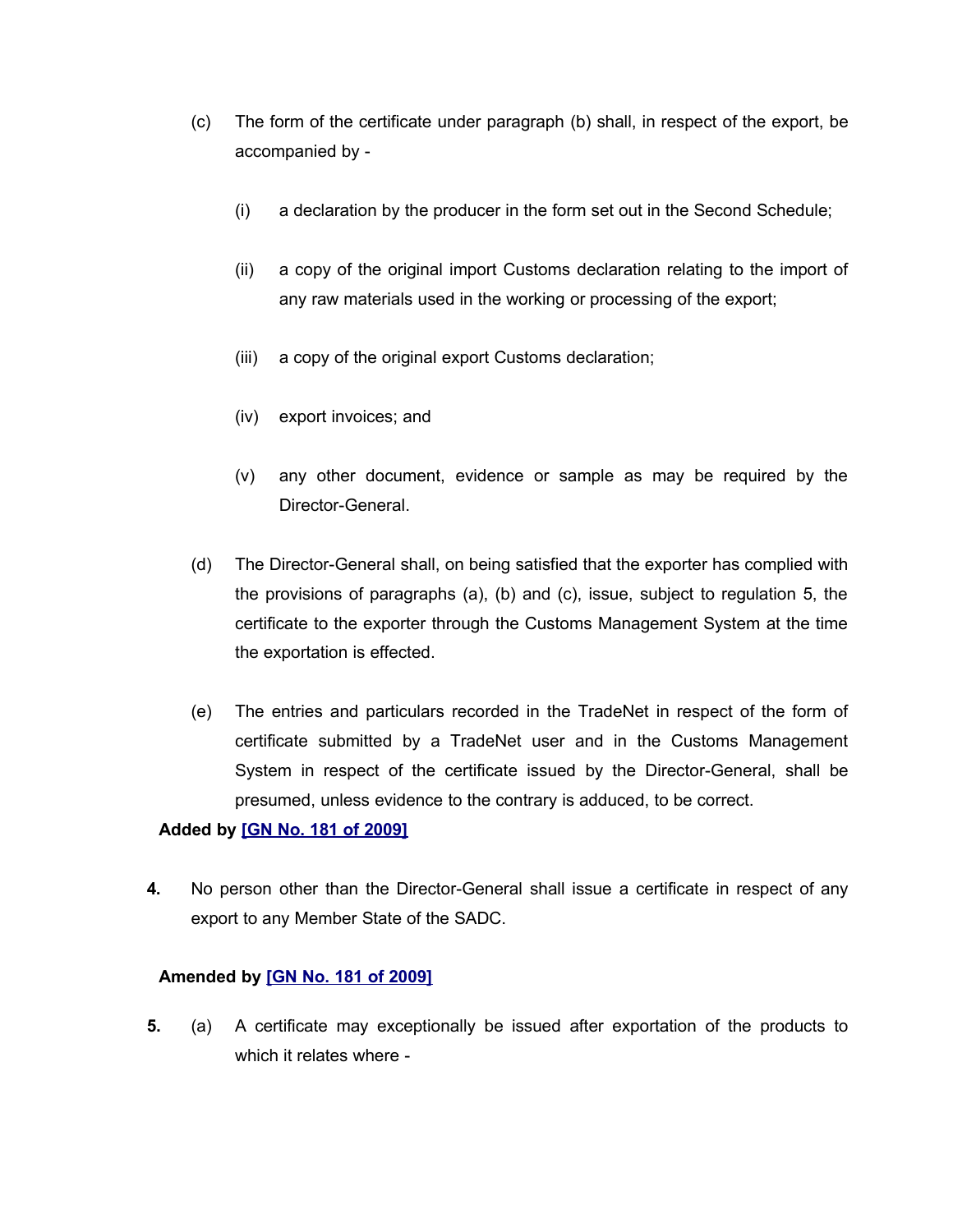- (i) it was not issued at the time of exportation because of errors or involuntary omissions or special circumstances; or
- (ii) it is proved to the satisfaction of the Director-General that a certificate was issued but was not accepted at importation for technical reasons.
- (b) For the purposes of paragraph (a), the exporter shall indicate in the form of the certificate the place and date of exportation of the products to which the certificate relates and state the reasons for his request.
- (c) Where a certificate is issued under paragraph (a), it shall be endorsed with the words "ISSUED RETROSPECTIVELY".

## **Amended by [\[GN No. 181 of 2009\]](http://www.gov.mu/scourt/doc/showDoc.do?dk=GN%20No.%20181%20of%202009&dt=R)**

- **5A.** (a) In the event of theft, loss or destruction of a certificate, the exporter may apply to the Director-General for a duplicate.
	- (b) Where a duplicate is issued under paragraph (a)
		- (i) it shall be endorsed with the word "DUPLICATE" in box 5 of the duplicate certificate; and
		- (ii) it shall bear the date of issue of the original certificate and shall take effect as from that date.
- **5B.** Any Customs Authority may request another Customs Authority to verify the authenticity and accuracy of a certificate issued by the latter authority and for this purpose, a request shall comply with the provisions of the Second Schedule.

## **Added by [\[GN No. 181 of 2009\]](http://www.gov.mu/scourt/doc/showDoc.do?dk=GN%20No.%20181%20of%202009&dt=R)**

- **6.** Any person who
	- (a) submits, for the purposes of the form of certificate referred to in regulation 3A, a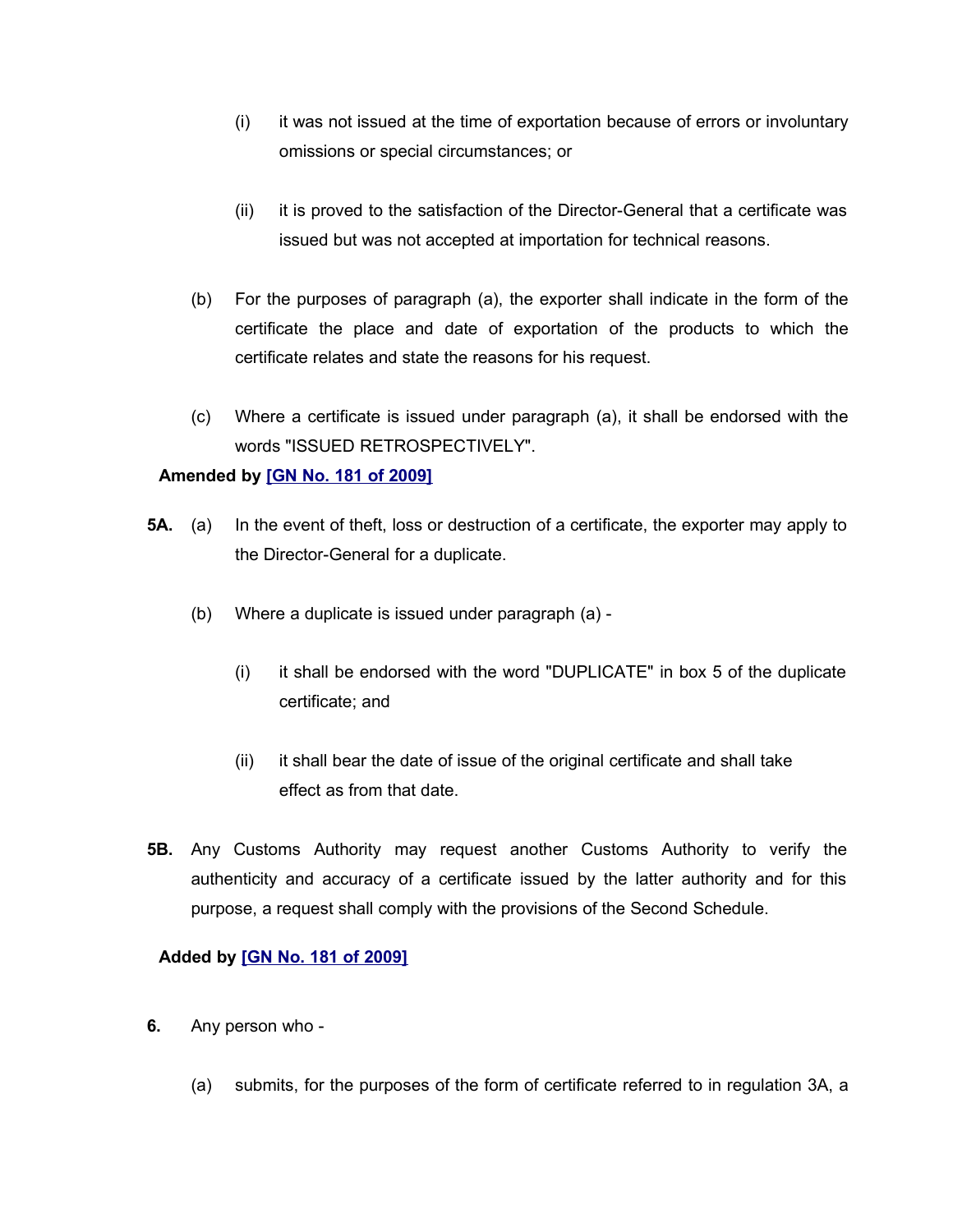document which is false, incorrect or misleading in any material particular, or which is not a genuine document;

- (b) provides in any document, any information which is false or misleading in any material particular;
- (c) tampers with a certificate or causes a certificate to be tampered with;
- (d) prepares or presents a certificate purporting it to be a genuine certificate which is not, in fact, a genuine certificate,

shall commit an offence and shall on conviction, be liable to a fine not exceeding 200,000 rupees and to imprisonment for a term not exceeding 5 years and the goods which are the subject matter of the contravention shall be liable to forfeiture.

## **Amended by [\[GN No. 181 of 2009\]](http://www.gov.mu/scourt/doc/showDoc.do?dk=GN%20No.%20181%20of%202009&dt=R)**

7. These regulations shall come into operation as from their date of publication.

-------------------------- **FIRST SCHEDULE (Regulation 2)**

Republic of Angola

Republic of Botswana

Democratic Republic of Congo

Kingdom of Lesotho

Republic of Malawi

Republic of Mozambique

Republic of Namibia

Republic of Seychelles

Republic of South Africa

Kingdom of Swaziland

United Republic of Tanzania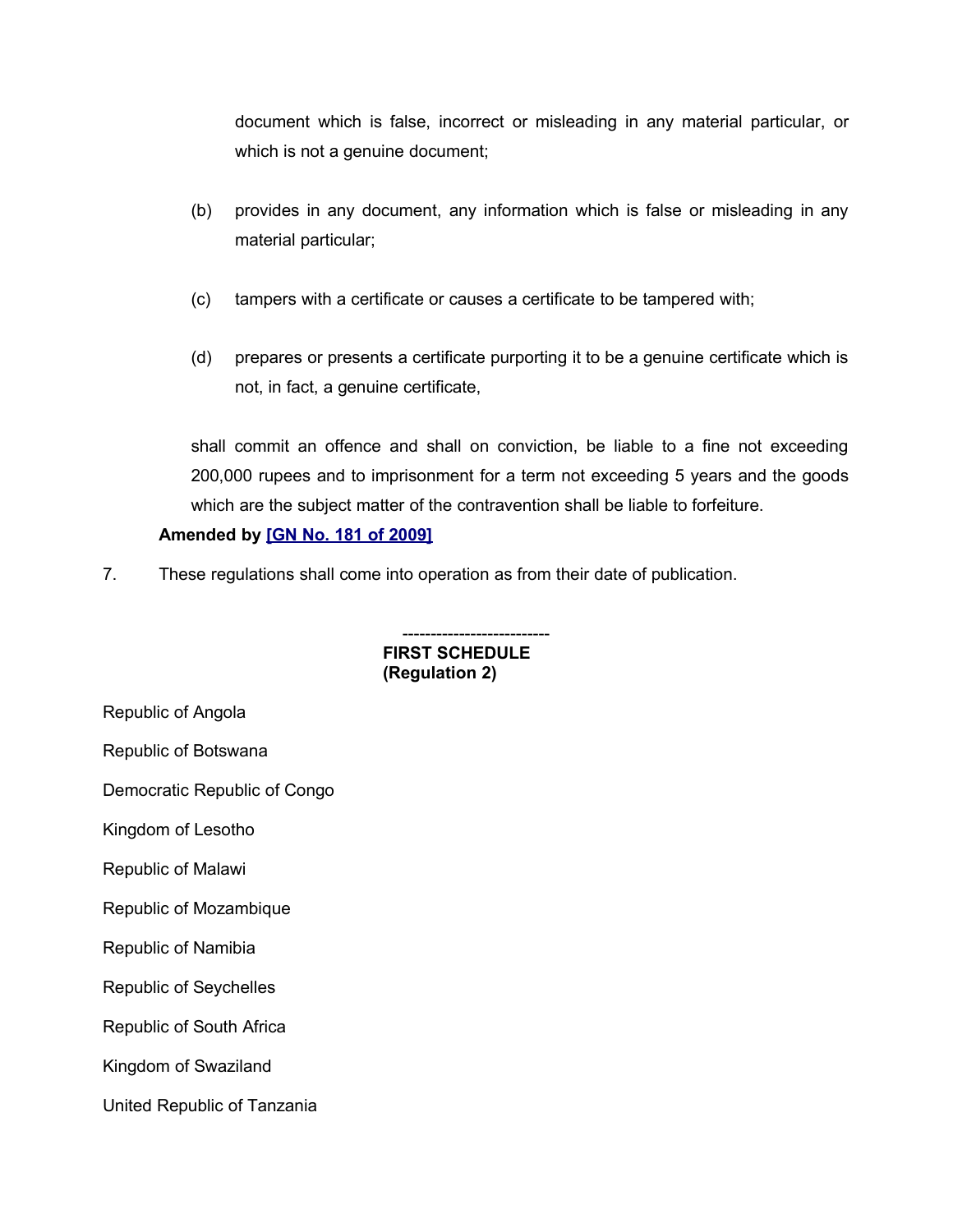# Republic of Zambia

## Republic of Zimbabwe

| Exporter (Name and Office Address)<br>1.                                                                                                                                                                                 | 3. Country Ref. No. MU<br>SOUTHERN AFRICAN DEVELOPMENT<br><b>COMMUNITY (SADC)</b>                                                                                                                                                                                                                                                                                                             |
|--------------------------------------------------------------------------------------------------------------------------------------------------------------------------------------------------------------------------|-----------------------------------------------------------------------------------------------------------------------------------------------------------------------------------------------------------------------------------------------------------------------------------------------------------------------------------------------------------------------------------------------|
| Consignee (Name and Office Address)<br>2.                                                                                                                                                                                | <b>CERTIFICATE OF ORIGIN</b><br>4. Particulars of Transport<br>5. For official use only                                                                                                                                                                                                                                                                                                       |
| 6. Marks and numbers, number and kind of package 7. Customs 8. Origin<br>description of goods:<br>(i) Marks and<br>(ii) Descriptions of<br>Nos.<br>goods                                                                 | 9. Gross<br>10. Invoice<br>Criterion<br>Tariff No.<br>weight or<br>No. and<br>(see overleaf) other<br>date<br>(optional)<br>quantity                                                                                                                                                                                                                                                          |
|                                                                                                                                                                                                                          |                                                                                                                                                                                                                                                                                                                                                                                               |
| 11. DECLARATION BY EXPORTER<br>I, the undersigned, declare that the goods described Declaration Certificate<br>Above meet the conditions required for the issue of<br>this certificate, and are originating<br>(Country) | 12. CERTIFICATION<br>13. FOR CUSTOMS<br>OF ORIGIN<br>PURPOSES ONLY<br>Export Document No<br>Customs Office<br>$\phi$ q $\phi$ and $\phi$ and $\phi$ and $\phi$ and $\phi$ and $\phi$ and $\phi$ and $\phi$ and $\phi$ and $\phi$ and $\phi$ and $\phi$ and $\phi$ and $\phi$ and $\phi$ and $\phi$ and $\phi$ and $\phi$ and $\phi$ and $\phi$ and $\phi$ and $\phi$ and $\phi$ and $\phi$ an |
|                                                                                                                                                                                                                          | (Origin Stamp and                                                                                                                                                                                                                                                                                                                                                                             |
|                                                                                                                                                                                                                          | Signature)<br>Signature<br>Certificate of Customs<br>or Other Designated<br>Authority                                                                                                                                                                                                                                                                                                         |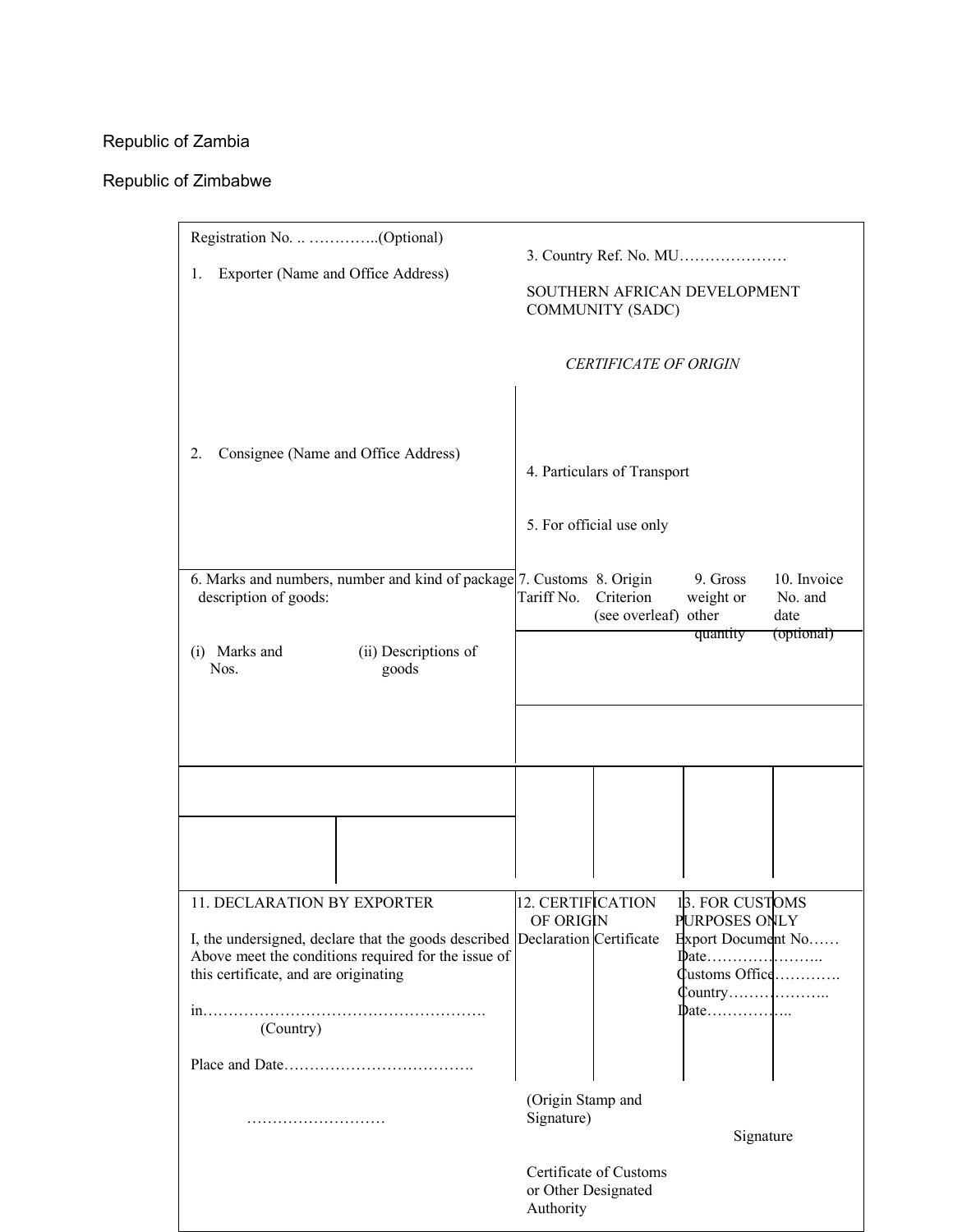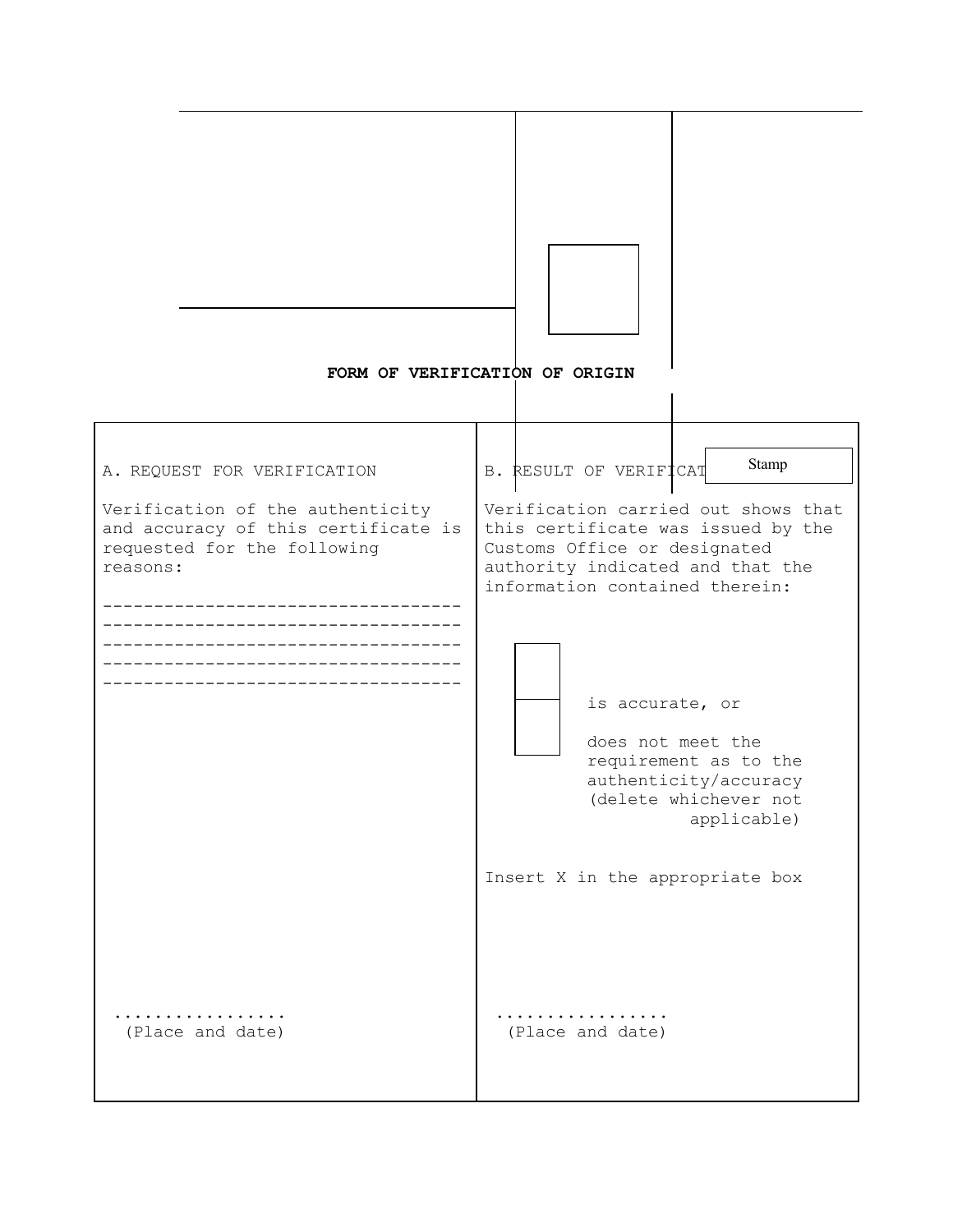```
........................
(Signature and Stamp)
```

```
........................
(Signature and Stamp)
```
## **INSTRUCTIONS FOR COMPLETING THE SADC CERTIFICATE OF ORIGIN**

- (i) The forms may be completed by any process provided that the entries are indelible and legible.
- (ii) Neither erasures nor superimposition should be allowed on the certificate. Any alterations should be made by striking out the erroneous entries and making any additions required.
- (iii) If warranted by export trade requirements, one or more copies may be drawn up in addition to the original.
- (iv) The following letters should be used when completing a certificate in Box No. 8

"P" for goods wholly produced

"S" for goods with imported inputs

## **DECLARATION BY THE PRODUCER**

#### **To whom it may concern**

For the purpose of claiming preferential treatment under the provision of Rule 2 of the Annex of the Rules of origin for Products to be Traded between the member States of the Southern African Development Community:

I HEREBY DECLARE:

a) that the goods listed here in quantities as below have been produced by this company/ enterprise/workshop/supplier

| Name and address of producer: (Postal and physical Address) |                   |  |
|-------------------------------------------------------------|-------------------|--|
|                                                             |                   |  |
|                                                             | Registration no.: |  |